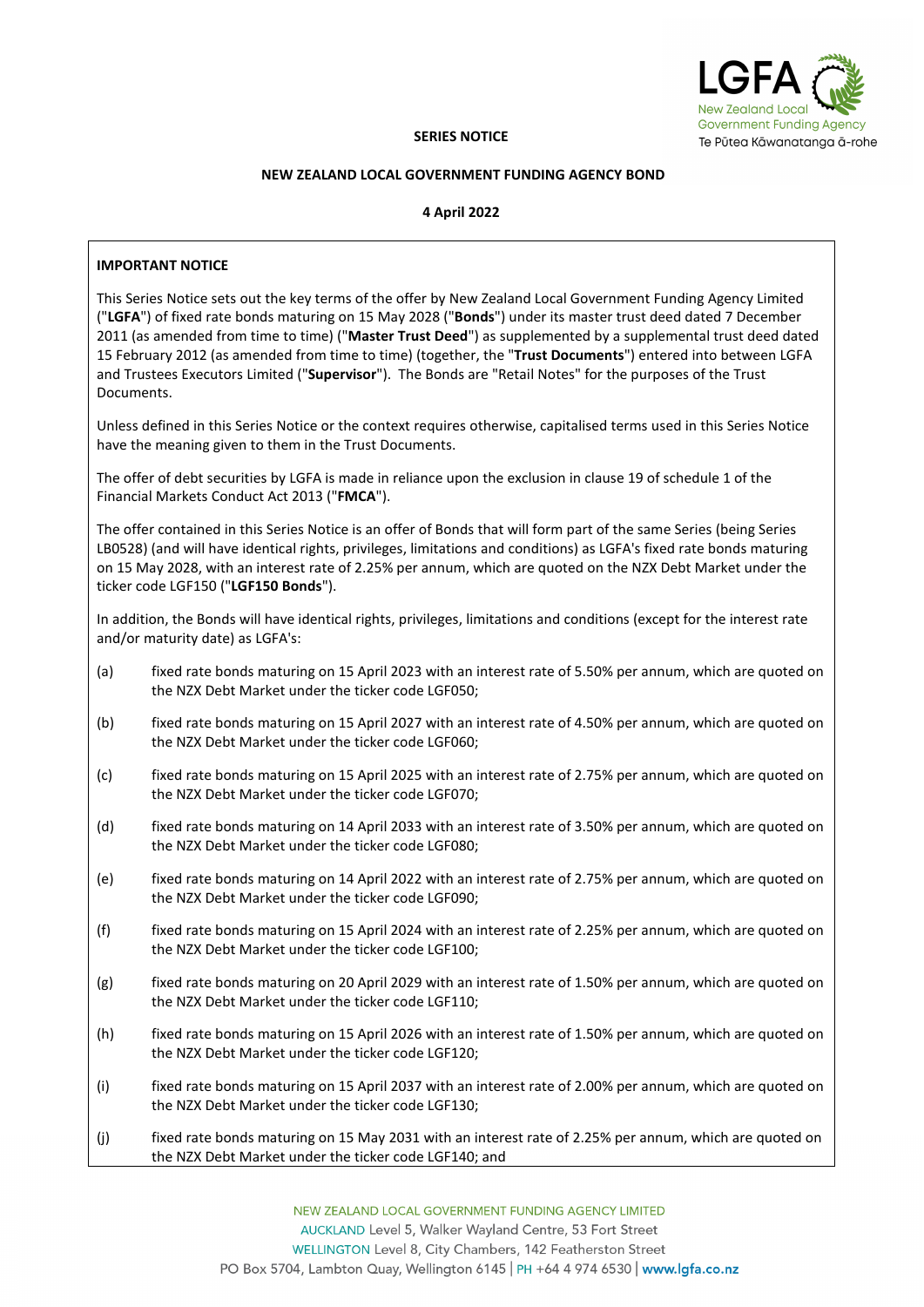(k) fixed rate bonds maturing on 15 May 2035 with an interest rate of 3.00% per annum, which are quoted on the NZX Debt Market under the ticker code LGF160.

(together with the LGF150 Bonds, "**Quoted Bonds**"). Accordingly, the Bonds are of the same class as the Quoted Bonds for the purposes of the FMCA and the Financial Markets Conduct Regulations 2014 ("**Regulations**").

LGFA is subject to a disclosure obligation that requires it to notify certain material information to NZX Limited ("**NZX**") for the purpose of that information being made available to participants in the market and that information can be found by visiting **<https://www.nzx.com/companies/LGF>**

The Quoted Bonds are the only debt securities of LGFA that are currently quoted and in the same class as the Bonds.

Investors should look to the market price of the Quoted Bonds referred to above to find out how the market assesses the returns and risk premium for those bonds. The Quoted Bonds with ticker code LGF090 (referred to at paragraph (e) above) have been suspended from trading since the close of business on 31 March 2022 and will be redeemed at maturity on 14 April 2022.

On the date of this Series Notice, LGFA is also making offers of existing series of fixed rate bonds maturing on:

- (a) 15 April 2024, which (once issued) will be of the same class as the Bonds for the purposes of the FMCA and the Regulations and which will be quoted on the NZX Debt Market under the ticker code LGF100; and
- (b) 15 April 2026, which (once issued) will be of the same class as the Bonds for the purposes of the FMCA and the Regulations and which will be quoted on the NZX Debt Market under the ticker code LGF120.

| Programme:                                                  | New Zealand Local Government Funding Agency Bond                                                                                                                                               |
|-------------------------------------------------------------|------------------------------------------------------------------------------------------------------------------------------------------------------------------------------------------------|
| Issuer:                                                     | New Zealand Local Government Funding Agency Limited                                                                                                                                            |
| Description:                                                | The Bonds are direct, unsecured, unsubordinated, New Zealand dollar ("NZD") fixed rate<br>interest bearing debt obligations of LGFA.                                                           |
| <b>NZClear Series Code:</b>                                 | LB0528, Tranche 3. The Bonds offered constitute an additional Tranche of Series LB0528<br>and each such Tranche will be consolidated and form a single series.                                 |
| Offering:                                                   | NZD 100 million, with the ability to accept unlimited oversubscriptions at LGFA's<br>discretion.<br>The offer is not underwritten.<br>None of the Bonds are reserved for subscription by LGFA. |
| <b>Minimum</b><br><b>Principal Amount for</b><br>transfers: | NZD 10,000 and in multiples of NZD 1,000 thereafter.                                                                                                                                           |
|                                                             | LGFA has issuer credit ratings and the Bonds have an issue rating from:                                                                                                                        |
|                                                             | <b>Issue Credit Rating</b><br><b>Issuer Credit Rating</b>                                                                                                                                      |
| <b>Credit Rating:</b>                                       | <b>S&amp;P Global Ratings</b><br>AAA (stable) NZD long-term<br>AAA<br>Australia Pty Limited<br>A-1+ short-term<br>$("S\&P")$                                                                   |
|                                                             | Fitch Australia Pty<br>AA+ (stable) NZD long-term<br>$AA+$<br>Limited ("Fitch")<br>F1+ short-term                                                                                              |
|                                                             | The ratings are not a recommendation to you to buy, sell or hold the Bonds and the<br>ratings may be subject to revision, qualification or withdrawal at any time by S&P and/or                |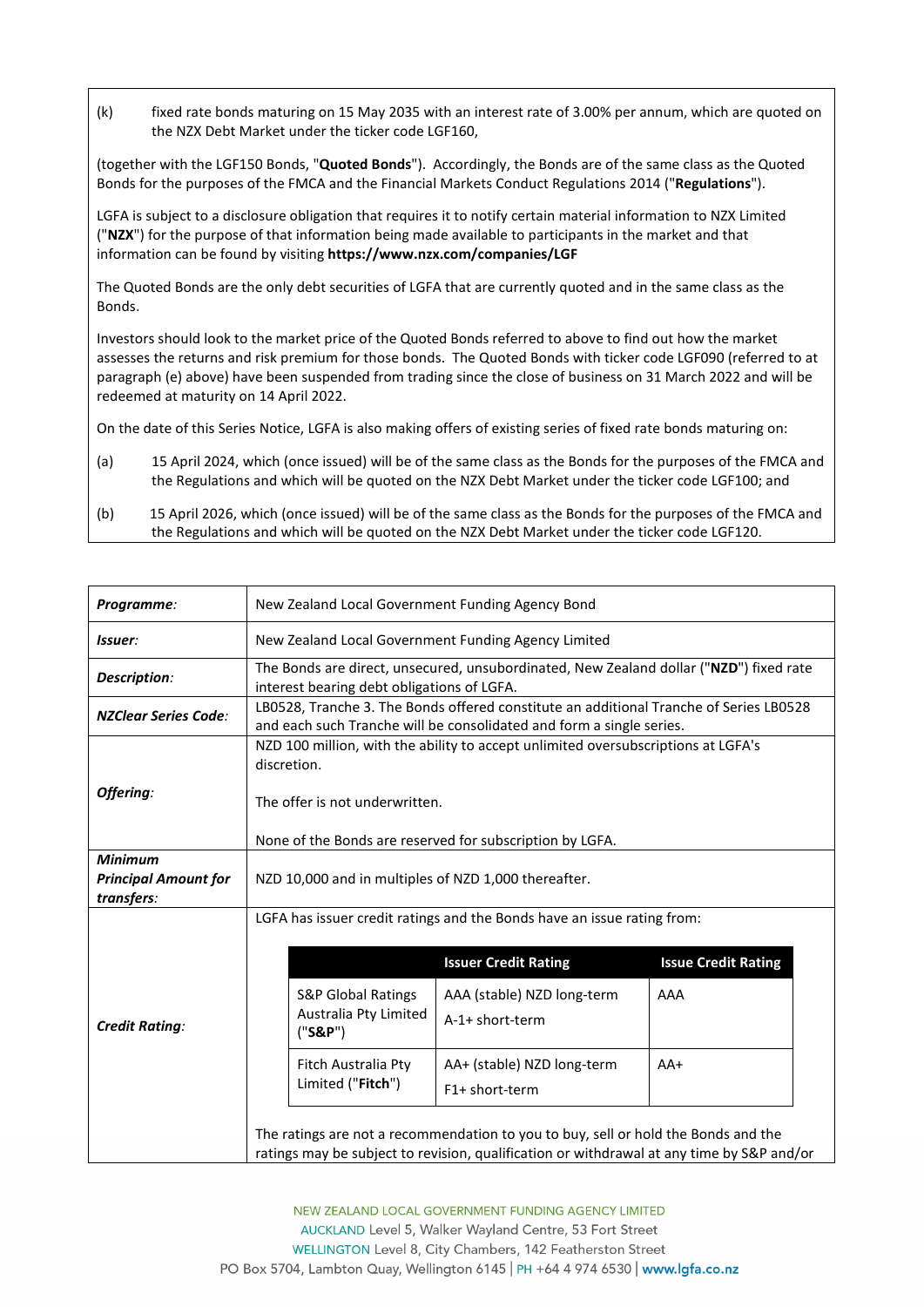|                                          | Fitch. Any downward revision, qualification or withdrawal of the ratings may affect your<br>ability to sell your Bonds and the price you are able to sell them for.                                                                                                                                                                                                                                                            |
|------------------------------------------|--------------------------------------------------------------------------------------------------------------------------------------------------------------------------------------------------------------------------------------------------------------------------------------------------------------------------------------------------------------------------------------------------------------------------------|
| <b>Opening Date:</b>                     | 4 April 2022                                                                                                                                                                                                                                                                                                                                                                                                                   |
| <b>Closing Date:</b>                     | Bids due by 2pm, 5 April 2022                                                                                                                                                                                                                                                                                                                                                                                                  |
| Rate Set Date:                           | 5 April 2022                                                                                                                                                                                                                                                                                                                                                                                                                   |
| <b>Issue Date and</b><br>allotment date: | 14 April 2022                                                                                                                                                                                                                                                                                                                                                                                                                  |
| <b>Maturity Date:</b>                    | 15 May 2028                                                                                                                                                                                                                                                                                                                                                                                                                    |
| <b>Principal Amount:</b>                 | NZD 1.00 Per Bond                                                                                                                                                                                                                                                                                                                                                                                                              |
| Coupon/Interest<br>Rate:                 | 2.25% per annum paid semi-annually in arrear.                                                                                                                                                                                                                                                                                                                                                                                  |
| <b>Issuance Yield:</b>                   | The Issuance Yield will be the sum of the Margin and the Base Rate on the Rate Set Date.                                                                                                                                                                                                                                                                                                                                       |
|                                          | The Issuance Yield will be announced by LGFA via NZX on or shortly after the Rate Set Date.                                                                                                                                                                                                                                                                                                                                    |
| <b>Indicative Margin:</b>                | The indicative range of the Margin is $0.40 - 0.43$ per cent per annum.                                                                                                                                                                                                                                                                                                                                                        |
|                                          | The Margin will be determined by LGFA in consultation with the Joint Lead Managers<br>following completion of the bookbuild and announced via NZX on or shortly after the Rate<br>Set Date.                                                                                                                                                                                                                                    |
| Margin:                                  | The bookbuild process enables certain investors and brokers to lodge bids for the Bonds<br>and, on the basis of these bids, LGFA (in consultation with the Joint Lead Managers)<br>determines the Margin, Issuance Yield and the total amount of Bonds to be issued.                                                                                                                                                           |
| <b>Base Rate:</b>                        | The semi-annual mid-market swap rate for an interest rate swap from the Issue Date to the<br>relevant Maturity Date as calculated by the Joint Lead Managers in conjunction with LGFA<br>on the Rate Set Date in accordance with market convention, by reference to Bloomberg<br>page ICNZ4 (or any successor page) and expressed on a semi-annual basis, rounded to 3<br>decimal places if necessary, with 0.0005 rounded up. |
| <b>Interest Accrual Start</b><br>Date:   | 15 November 2021                                                                                                                                                                                                                                                                                                                                                                                                               |
| <b>Interest Accrual:</b>                 | 150 days accrued interest                                                                                                                                                                                                                                                                                                                                                                                                      |
| <b>First Interest</b>                    | 15 May 2022                                                                                                                                                                                                                                                                                                                                                                                                                    |
| <b>Payment Date:</b>                     | The interest payment on the First Interest Payment Date will be a full semi-annual interest<br>payment.                                                                                                                                                                                                                                                                                                                        |
| <b>Interest Payment</b><br>Dates:        | 15 May and 15 November in each year up to, and including, the Maturity Date.                                                                                                                                                                                                                                                                                                                                                   |
| <b>Daycount convention:</b>              | ACT/ACT                                                                                                                                                                                                                                                                                                                                                                                                                        |
| <b>Holidays/Business</b><br>Days:        | Wellington, Auckland                                                                                                                                                                                                                                                                                                                                                                                                           |
|                                          | Other than the New Zealand Government, each holder of ordinary shares in LGFA must be<br>(and, as at the date of this Series Notice, is) a Guarantor.                                                                                                                                                                                                                                                                          |
| <b>Guarantors:</b>                       | In addition, as at the date of this Series Notice, LGFA's policy is that:<br>any local authority that borrows from LGFA or has a facility agreement with LGFA<br>$\bullet$<br>where LGFA's commitment is more than NZD 20,000,000 must be a Guarantor;<br>and<br>any CCO Shareholder must be a Guarantor, where its council-controlled<br>٠<br>organisation has entered into one or more lending arrangements with LGFA. In    |
|                                          | summary, a "council-controlled organisation" is a company where one or more                                                                                                                                                                                                                                                                                                                                                    |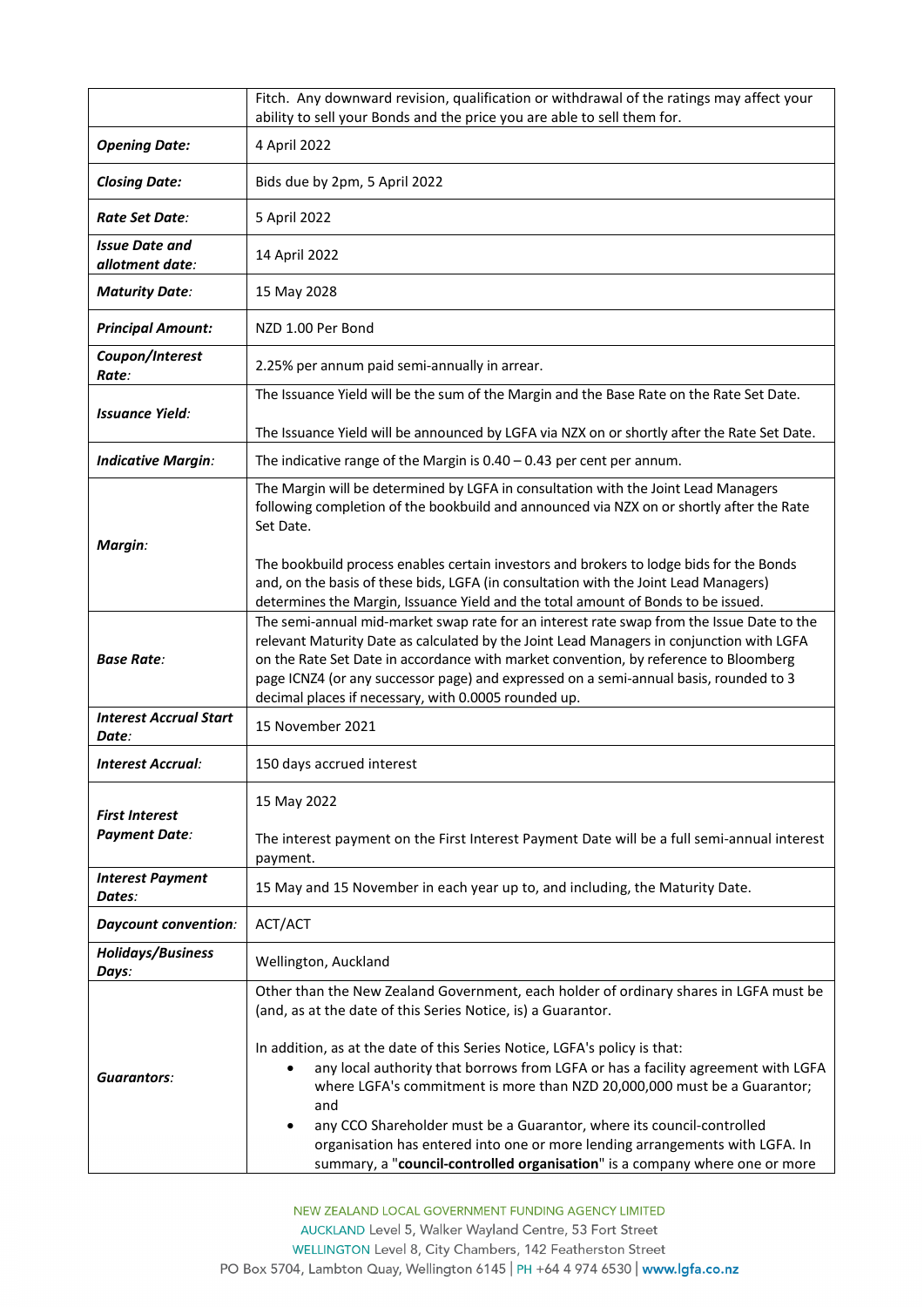| local authorities (each such local authority, being a "CCO Shareholder") holds or<br>controls, directly or indirectly, 51% or more of the voting rights of that company,<br>with the balance (if any) held by the New Zealand Government. |
|-------------------------------------------------------------------------------------------------------------------------------------------------------------------------------------------------------------------------------------------|
| As at the date of this Series Notice, the Guarantors are:                                                                                                                                                                                 |
| <b>Ashburton District Council</b>                                                                                                                                                                                                         |
| <b>Auckland Council</b>                                                                                                                                                                                                                   |
| Bay of Plenty Regional Council                                                                                                                                                                                                            |
| Canterbury Regional Council                                                                                                                                                                                                               |
| Central Hawke's Bay District Council                                                                                                                                                                                                      |
| Central Otago District Council                                                                                                                                                                                                            |
|                                                                                                                                                                                                                                           |
| Christchurch City Council<br>Clutha District Council                                                                                                                                                                                      |
| Far North District Council                                                                                                                                                                                                                |
| Gisborne District Council                                                                                                                                                                                                                 |
| Gore District Council                                                                                                                                                                                                                     |
| Grey District Council                                                                                                                                                                                                                     |
| Hamilton City Council                                                                                                                                                                                                                     |
| <b>Hastings District Council</b>                                                                                                                                                                                                          |
| Hauraki District Council                                                                                                                                                                                                                  |
|                                                                                                                                                                                                                                           |
| Hawke's Bay Regional Council<br>Horowhenua District Council                                                                                                                                                                               |
|                                                                                                                                                                                                                                           |
| Hurunui District Council                                                                                                                                                                                                                  |
| Hutt City Council                                                                                                                                                                                                                         |
| Invercargill City Council                                                                                                                                                                                                                 |
| Kaipara District Council                                                                                                                                                                                                                  |
| Kapiti Coast District Council                                                                                                                                                                                                             |
| Manawatu District Council                                                                                                                                                                                                                 |
| Manawatū-Whanganui Regional Council                                                                                                                                                                                                       |
| Marlborough District Council                                                                                                                                                                                                              |
| <b>Masterton District Council</b>                                                                                                                                                                                                         |
| Matamata-Piako District Council                                                                                                                                                                                                           |
| Napier City Council                                                                                                                                                                                                                       |
| Nelson City Council                                                                                                                                                                                                                       |
| New Plymouth District Council                                                                                                                                                                                                             |
| Northland Regional Council                                                                                                                                                                                                                |
| <b>Otago Regional Council</b>                                                                                                                                                                                                             |
| Ōtorohanga District Council                                                                                                                                                                                                               |
| Palmerston North City Council                                                                                                                                                                                                             |
| Porirua City Council                                                                                                                                                                                                                      |
| Queenstown-Lakes District Council                                                                                                                                                                                                         |
| Rotorua District Council                                                                                                                                                                                                                  |
| Ruapehu District Council                                                                                                                                                                                                                  |
| Selwyn District Council                                                                                                                                                                                                                   |
| South Taranaki District Council                                                                                                                                                                                                           |
| South Waikato District Council                                                                                                                                                                                                            |
| South Wairarapa District Council                                                                                                                                                                                                          |
| Southland District Council                                                                                                                                                                                                                |
| <b>Stratford District Council</b>                                                                                                                                                                                                         |
| Taranaki Regional Council                                                                                                                                                                                                                 |
| <b>Tararua District Council</b>                                                                                                                                                                                                           |
| <b>Tasman District Council</b>                                                                                                                                                                                                            |
| <b>Taupo District Council</b>                                                                                                                                                                                                             |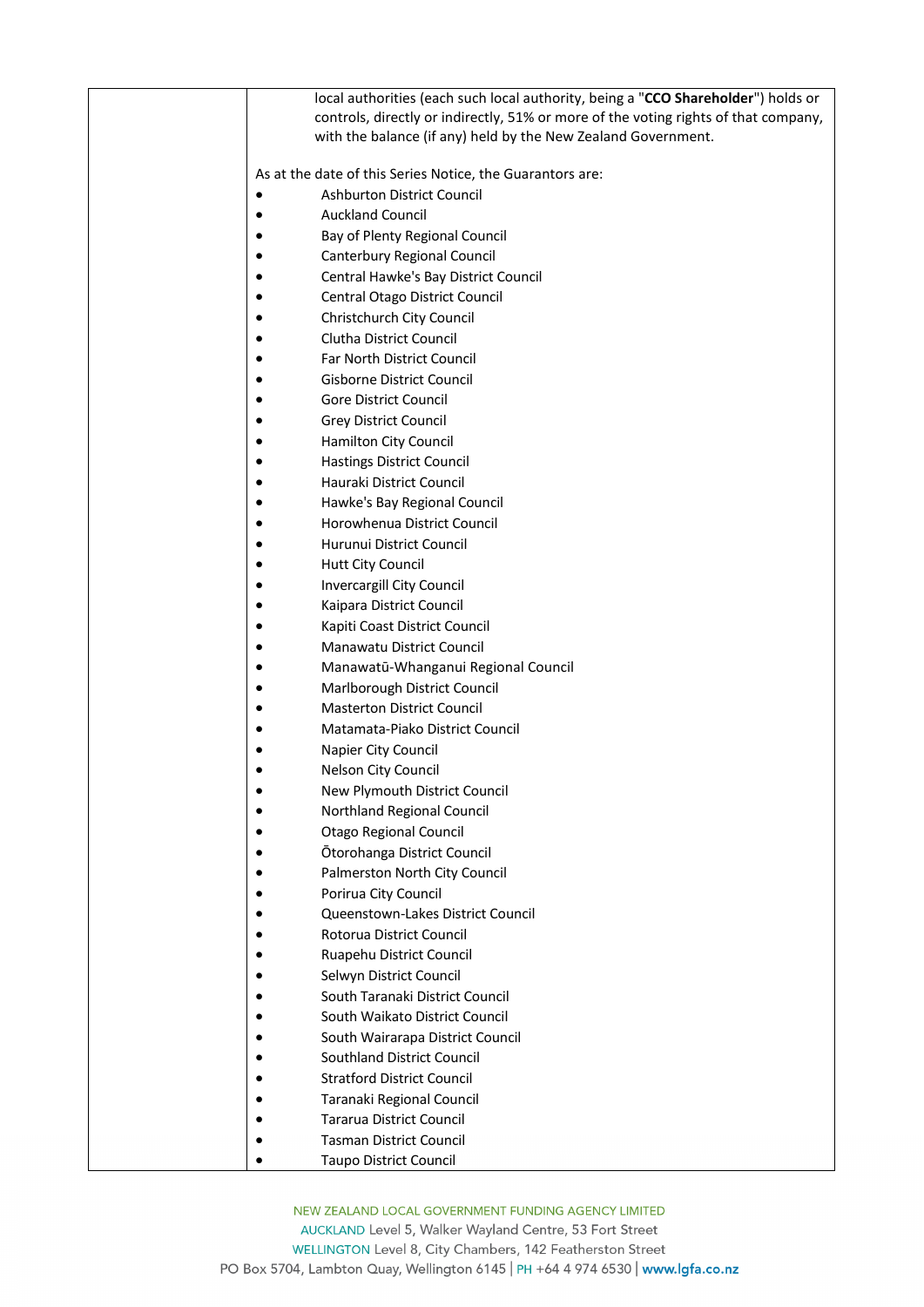|                                  | Tauranga City Council<br>$\bullet$                                                               |
|----------------------------------|--------------------------------------------------------------------------------------------------|
|                                  | Thames-Coromandel District Council                                                               |
|                                  | <b>Timaru District Council</b>                                                                   |
|                                  | <b>Upper Hutt City Council</b>                                                                   |
|                                  | <b>Waikato District Council</b>                                                                  |
|                                  | Waikato Regional Council                                                                         |
|                                  | Waimakariri District Council                                                                     |
|                                  | <b>Waipa District Council</b>                                                                    |
|                                  | Waitaki District Council                                                                         |
|                                  | <b>Waitomo District Council</b>                                                                  |
|                                  | <b>Wellington City Council</b>                                                                   |
|                                  | Wellington Regional Council                                                                      |
|                                  | Western Bay of Plenty District Council                                                           |
|                                  | <b>Westland District Council</b>                                                                 |
|                                  | <b>Whakatane District Council</b>                                                                |
|                                  | Whanganui District Council                                                                       |
|                                  | Whangarei District Council                                                                       |
|                                  | LGFA's obligations in relation to (among other things) the debt securities (including the        |
|                                  | Bonds) issued under Trust Documents are guaranteed by the local authorities that are             |
|                                  | from time to time Guarantors under the Guarantee (as defined in the "Additional                  |
|                                  | Information" section of this Series Notice).                                                     |
|                                  |                                                                                                  |
|                                  | Other than the Guarantors under the Guarantee, neither the Supervisor, the Registrar, nor        |
|                                  | any of their respective directors, officers or employees, nor any other person, guarantees       |
|                                  | the payment of interest or any other amounts due under the Bonds.                                |
|                                  |                                                                                                  |
|                                  | The New Zealand Government does not guarantee any of LGFA's obligations or liabilities           |
| Guarantee and                    | in relation to the Bonds.                                                                        |
| <b>Security</b><br>Arrangements: | Each Guarantor has entered into a debenture trust deed ("Debenture Trust Deed") under            |
|                                  | which a security interest is granted in favour of a trustee ("Debenture Trustee") over           |
|                                  | certain rates related assets of that local authority for the benefit of the local authority's    |
|                                  | secured creditors.                                                                               |
|                                  |                                                                                                  |
|                                  | The security granted by each of the Guarantors under their respective Debenture Trust            |
|                                  | Deeds secures their obligations under the Guarantee.                                             |
|                                  |                                                                                                  |
|                                  | More information on the Guarantee and security arrangements is set out under the                 |
|                                  | heading "Guarantee and Security Arrangements" in the "Additional Information" section            |
|                                  | of this Series Notice.                                                                           |
| Early repayment:                 | LGFA is not obliged to repay the Bonds prior to the Maturity Date.                               |
|                                  | Determined in accordance with the bond formula on the last page of this Series Notice,           |
|                                  | using the Coupon/Interest Rate of 2.25% per annum and the Issuance Yield as determined           |
| Issue/Settlement                 | on the Rate Set Date following the bookbuild. The Issue/Settlement Price will be                 |
| Price:                           | announced via the NZX on or shortly after the Rate Set Date.                                     |
|                                  | The Issue/Settlement Price includes 150 days of accrued interest.                                |
|                                  | All of the Bonds including oversubscriptions, are reserved for clients of the Joint Lead         |
|                                  | Managers, institutional investors and other primary market participants invited to               |
|                                  | participate in the bookbuild.                                                                    |
| How to apply:                    |                                                                                                  |
|                                  | There will be no public pool for the offer. Accordingly, retail investors should contact a Joint |
|                                  | Lead Manager, their financial adviser or any primary market participant for details on how       |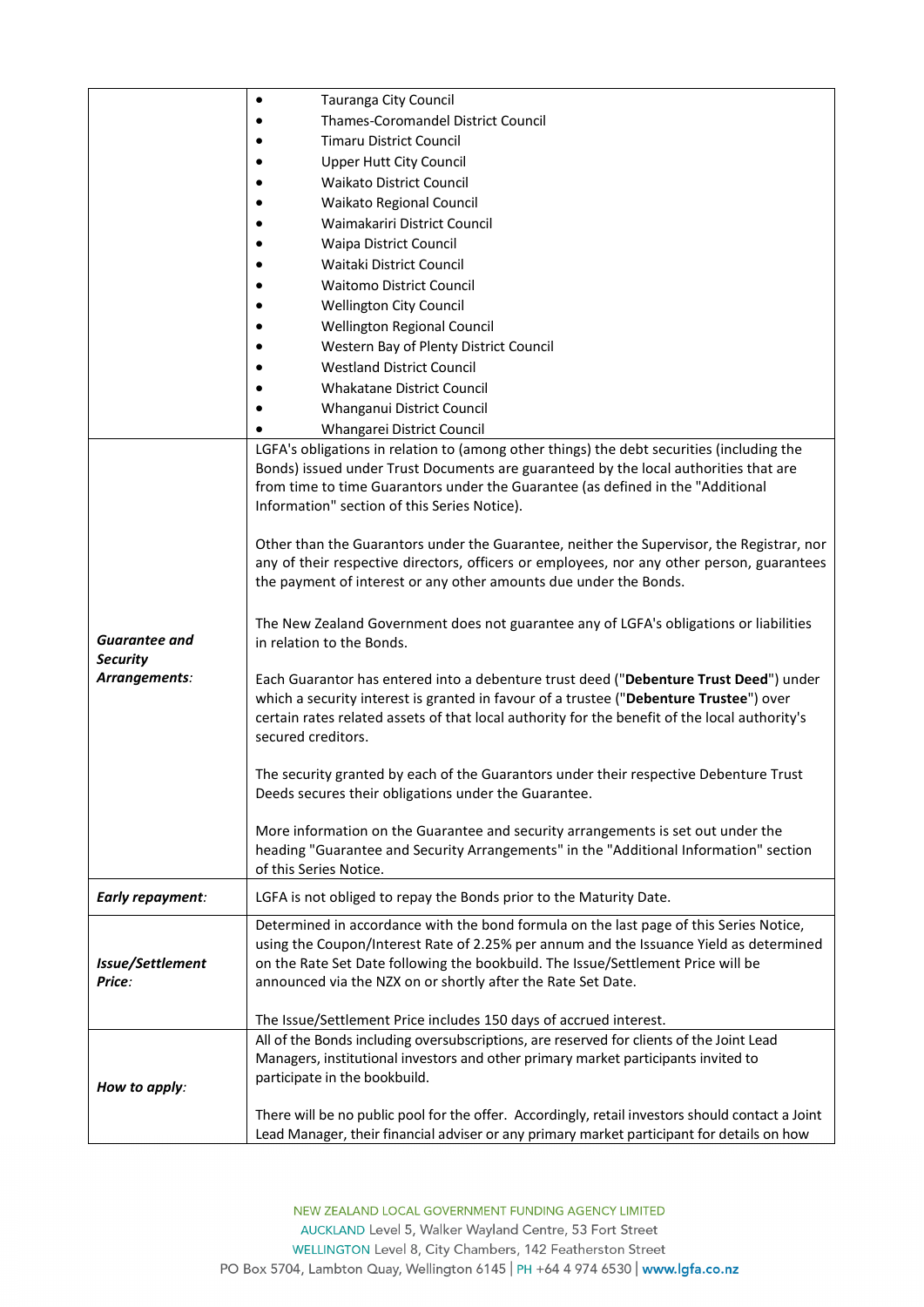|                                                                                            | they may acquire Bonds. You can find a primary market participant by visiting<br>https://www.nzx.com/services/market-participants/find-a-participant                                                                                                                                                                                                                                                                                                                                                                                                                                                                                                                                                                                                                                                                                                                                                                                                                                                                                                                                                                                                                                                                                                                                                                                                                                                                                                                                                                                                                                                                                                                                                                                                                                                                                                                                                                                                                     |
|--------------------------------------------------------------------------------------------|--------------------------------------------------------------------------------------------------------------------------------------------------------------------------------------------------------------------------------------------------------------------------------------------------------------------------------------------------------------------------------------------------------------------------------------------------------------------------------------------------------------------------------------------------------------------------------------------------------------------------------------------------------------------------------------------------------------------------------------------------------------------------------------------------------------------------------------------------------------------------------------------------------------------------------------------------------------------------------------------------------------------------------------------------------------------------------------------------------------------------------------------------------------------------------------------------------------------------------------------------------------------------------------------------------------------------------------------------------------------------------------------------------------------------------------------------------------------------------------------------------------------------------------------------------------------------------------------------------------------------------------------------------------------------------------------------------------------------------------------------------------------------------------------------------------------------------------------------------------------------------------------------------------------------------------------------------------------------|
|                                                                                            | In respect of oversubscriptions or generally, any allotment of Bonds will be at LGFA's<br>discretion, in consultation with the Joint Lead Managers. LGFA reserves the right to refuse<br>all or any part of an application without giving any reason.                                                                                                                                                                                                                                                                                                                                                                                                                                                                                                                                                                                                                                                                                                                                                                                                                                                                                                                                                                                                                                                                                                                                                                                                                                                                                                                                                                                                                                                                                                                                                                                                                                                                                                                    |
| <b>NZX Quotation:</b>                                                                      | LGFA will take any necessary steps to ensure that the Bonds are, immediately after issue,<br>quoted.<br>Application has been made to NZX for permission to quote the Bonds on the NZX Debt<br>Market and all the requirements of NZX relating thereto that can be complied with on or<br>before the distribution of this Series Notice have been duly complied with. However, NZX<br>accepts no responsibility for any statement in this Series Notice.<br>NZX is a licensed market operator and the NZX Debt Market is a licensed market under the<br>FMCA.                                                                                                                                                                                                                                                                                                                                                                                                                                                                                                                                                                                                                                                                                                                                                                                                                                                                                                                                                                                                                                                                                                                                                                                                                                                                                                                                                                                                             |
| <b>NZX Ticker Code:</b>                                                                    | <b>LGF150</b>                                                                                                                                                                                                                                                                                                                                                                                                                                                                                                                                                                                                                                                                                                                                                                                                                                                                                                                                                                                                                                                                                                                                                                                                                                                                                                                                                                                                                                                                                                                                                                                                                                                                                                                                                                                                                                                                                                                                                            |
| <b>Expected Date of</b><br><b>Quotation on NZX</b><br><b>Debt Market:</b>                  | 19 April 2022                                                                                                                                                                                                                                                                                                                                                                                                                                                                                                                                                                                                                                                                                                                                                                                                                                                                                                                                                                                                                                                                                                                                                                                                                                                                                                                                                                                                                                                                                                                                                                                                                                                                                                                                                                                                                                                                                                                                                            |
| <b>ISIN Code:</b>                                                                          | NZLGFDT018C1                                                                                                                                                                                                                                                                                                                                                                                                                                                                                                                                                                                                                                                                                                                                                                                                                                                                                                                                                                                                                                                                                                                                                                                                                                                                                                                                                                                                                                                                                                                                                                                                                                                                                                                                                                                                                                                                                                                                                             |
| <b>Singapore Securities</b><br>and Futures Act<br><b>Product</b><br><b>Classification:</b> | Solely for the purposes of its obligations pursuant to sections 309B(1)(a) and 309B(1)(c) of<br>the Securities and Futures Act 2001, as modified or amended from time to time (the<br>"SFA"), LGFA has determined, and hereby notifies all relevant persons (as defined in<br>Section 309A of the SFA) that the Bonds are "prescribed capital markets products" (as<br>defined in the Securities and Futures (Capital Markets Products) Regulations 2018).                                                                                                                                                                                                                                                                                                                                                                                                                                                                                                                                                                                                                                                                                                                                                                                                                                                                                                                                                                                                                                                                                                                                                                                                                                                                                                                                                                                                                                                                                                               |
| Selling restrictions:                                                                      | <b>Part A - Initial Selling Restrictions</b><br>If sold in New Zealand, the Bonds may only be offered in New Zealand in conformity with<br>all applicable laws and regulations in New Zealand. In respect of the initial offer of the<br>Bonds by LGFA under this Series Notice ("Initial Offer"), no Bonds may be offered in any<br>other country or jurisdiction except in conformity with all applicable laws and regulations<br>of that country or jurisdiction and the selling restrictions set out below in this Part A. This<br>Series Notice may not be published, delivered or distributed in or from any country or<br>jurisdiction except under circumstances which will result in compliance with all applicable<br>laws and regulations in that country or jurisdiction and the selling restrictions set out<br>below in this Part A. For the avoidance of doubt, the selling restrictions set out below in<br>this Part A apply only in respect of the Initial Offer.<br><b>United States of America</b><br>The Bonds have not been and will not be registered under the Securities Act of 1933, as<br>amended ("Securities Act"), or the securities laws of any state or other jurisdiction of the<br>United States and may not be offered, sold, resold, transferred or delivered, directly or<br>indirectly, within the United States or to, or for the account or benefit of, U.S. persons (as<br>defined in Regulation S under the Securities Act ("Regulation S")) unless pursuant to an<br>exemption from, or in a transaction not subject to, the registration requirements of the<br>Securities Act.<br>None of LGFA, the Joint Lead Managers, nor any person acting on its or their behalf has<br>engaged or will engage in any directed selling efforts (as defined in Regulation S) in<br>relation to the Bonds, and each of LGFA and the Joint Lead Managers have complied and<br>will comply with the offering restrictions in Regulation S. |
|                                                                                            | The Bonds will not be offered or sold within the United States or to, or for the account or<br>benefit of, U.S. persons (i) as part of their distribution at any time, or (ii) otherwise until 40                                                                                                                                                                                                                                                                                                                                                                                                                                                                                                                                                                                                                                                                                                                                                                                                                                                                                                                                                                                                                                                                                                                                                                                                                                                                                                                                                                                                                                                                                                                                                                                                                                                                                                                                                                        |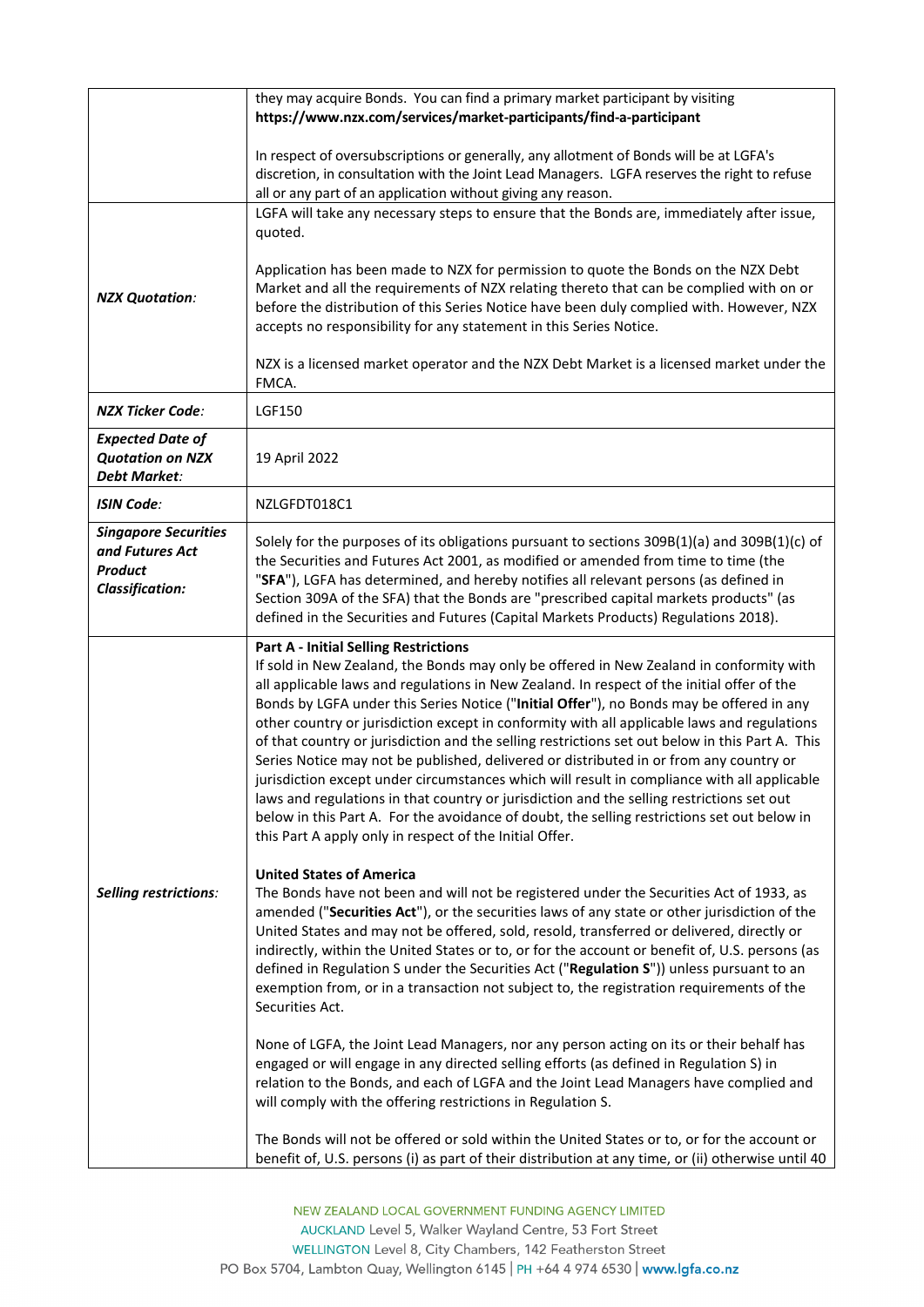| days after the completion of the distribution of all Bonds, as determined and certified by<br>the Joint Lead Managers. Any Bonds sold to any distributor, dealer or person receiving a<br>selling concession, fee or other remuneration during the distribution compliance period<br>require a confirmation or notice to the purchaser at or prior to the confirmation of the<br>sale to substantially the following effect:                                                                                                                                                                                    |
|-----------------------------------------------------------------------------------------------------------------------------------------------------------------------------------------------------------------------------------------------------------------------------------------------------------------------------------------------------------------------------------------------------------------------------------------------------------------------------------------------------------------------------------------------------------------------------------------------------------------|
| "The Bonds covered hereby have not been registered under the United States Securities<br>Act of 1933, as amended (the "Securities Act") or with any securities regulatory authority<br>of any state or other jurisdiction of the United States and may not be offered or sold<br>within the United States, or to or for the account or benefit of, U.S. persons (i) as part of<br>their distribution at any time or (ii) otherwise until 40 days after the later of the<br>commencement of the offering of the Bonds and the closing date. Terms used above have<br>the meaning given to them by Regulation S." |
|                                                                                                                                                                                                                                                                                                                                                                                                                                                                                                                                                                                                                 |
| Member States of the European Economic Area<br>In relation to each Member State of the European Economic Area, no Bonds have been<br>offered and no Bonds will be offered that are the subject of the offering contemplated by<br>this Series Notice to the public in that Member State except that an offer of the Bonds to<br>the public in that Member State may be made:                                                                                                                                                                                                                                    |
| (a) at any time to any legal entity which is a qualified investor as defined in the EU<br>Prospectus Regulation;                                                                                                                                                                                                                                                                                                                                                                                                                                                                                                |
| (b) at any time to fewer than 150 natural or legal persons (other than qualified investors<br>as defined in the EU Prospectus Regulation) subject to obtaining the prior consent of<br>the relevant Joint Lead Manager and/or Joint Lead Managers nominated by LGFA for<br>any such offer; or                                                                                                                                                                                                                                                                                                                   |
| (c) at any time in any other circumstances falling within Article 1(4) of the EU Prospectus<br>Regulation,                                                                                                                                                                                                                                                                                                                                                                                                                                                                                                      |
| provided that no such offer of the Bonds referred to in (a) to (c) above shall require LGFA<br>or any Joint Lead Manager to publish a prospectus pursuant to Article 3 of the EU<br>Prospectus Regulation or supplement a prospectus pursuant to Article 23 of the EU<br>Prospectus Regulation.                                                                                                                                                                                                                                                                                                                 |
| For the purposes of this provision, the expression an "offer of the Bonds to the public" in<br>relation to any Bonds in any Member State means the communication in any form and by<br>any means of sufficient information on the terms of the offer and the Bonds to be offered<br>so as to enable an investor to decide to purchase or subscribe for the Bonds and the<br>expression "EU Prospectus Regulation" means Regulation (EU) 2017/1129.                                                                                                                                                              |
| <b>United Kingdom</b>                                                                                                                                                                                                                                                                                                                                                                                                                                                                                                                                                                                           |
| No Bonds have been offered and no Bonds will be offered that are the subject of the<br>offering contemplated by this Series Notice to the public in the United Kingdom except<br>that an offer of the Bonds to the public in the United Kingdom may be made:<br>(a) at any time to any legal entity which is a qualified investor as defined in Article 2 of<br>the UK Prospectus Regulation;                                                                                                                                                                                                                   |
| (b) at any time to fewer than 150 natural or legal persons (other than qualified investors<br>as defined in Article 2 of the UK Prospectus Regulation) in the United Kingdom subject<br>to obtaining the prior consent of the relevant Joint Lead Manager and/or Joint Lead<br>Managers nominated by LGFA for any such offer; or                                                                                                                                                                                                                                                                                |
| (c) at any time in any other circumstances falling within section 86 of the Financial<br>Services and Markets Act 2000 ("FSMA"),                                                                                                                                                                                                                                                                                                                                                                                                                                                                                |
| provided that no such offer of the Bonds referred to in (a) to (c) above shall require LGFA<br>or any Joint Lead Manager to publish a prospectus pursuant to section 85 of the FSMA or<br>supplement a prospectus pursuant to Article 23 of the UK Prospectus Regulation.                                                                                                                                                                                                                                                                                                                                       |
| For the purposes of this provision, the expression an "offer of the Bonds to the public" in<br>relation to any Bonds means the communication in any form and by any means of                                                                                                                                                                                                                                                                                                                                                                                                                                    |
| sufficient information on the terms of the offer and the Bonds to be offered so as to                                                                                                                                                                                                                                                                                                                                                                                                                                                                                                                           |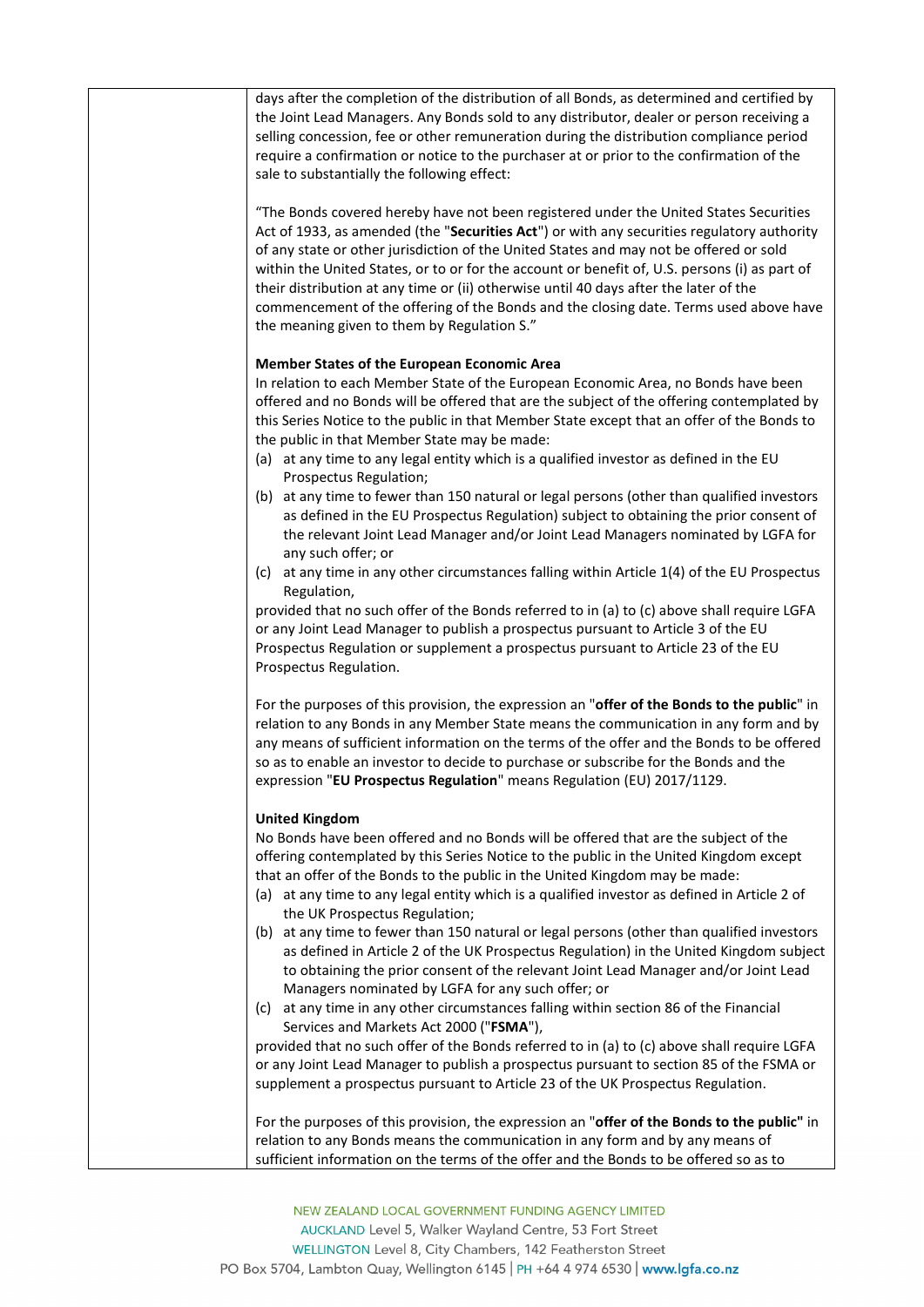enable an investor to decide to purchase or subscribe for the Bonds and the expression "**UK Prospectus Regulation**" means Regulation (EU) 2017/1129 as it forms part of domestic law by virtue of the European Union (Withdrawal) Act 2018.

# *Other regulatory restrictions*

No communication, invitation or inducement to engage in investment activity (within the meaning of section 21 of the FSMA) has been or may be made or caused to be made or will be made in connection with the issue or sale of the Bonds in circumstances in which section 21(1) of the FSMA applies to LGFA.

All applicable provisions of the FSMA with respect to anything done in relation to the Bonds in, from or otherwise involving the United Kingdom must be and will be complied with.

# **Japan**

The Bonds have not been and will not be registered in Japan pursuant to Article 4, Paragraph 1 of the Financial Instruments and Exchange Act of Japan (Act No. 25 of 1948, as amended, the "**FIEA**") in reliance upon the exemption from the registration requirements since the offering constitutes the small number private placement as provided for in "ha" of Article 2, Paragraph 3, Item 2 of the FIEA. A Japanese Person who transfers the Bonds shall not transfer or resell the Bonds in Japan or to a Japanese person except where the transferor transfers or resells all the Bonds en bloc to one transferee. For the purposes of this paragraph, "**Japanese Person**" shall mean any person resident in Japan, including any corporation or other entity organised under the laws of Japan.

# **Singapore**

| Each Joint Lead Manager has acknowledged that this Series Notice has not been                  |
|------------------------------------------------------------------------------------------------|
| registered as a prospectus with the Monetary Authority of Singapore. Accordingly, each         |
| Joint Lead Manager has represented, warranted and agreed that it has not offered or sold       |
| any Bonds or caused the Bonds to be made the subject of an invitation for subscription or      |
| purchase and will not offer or sell any Bonds or cause the Bonds to be made the subject of     |
| an invitation for subscription or purchase, and has not circulated or distributed, nor will it |
| circulate or distribute, this Series Notice or any other document or material in connection    |
| with the offer or sale, or invitation for subscription or purchase, of the Bonds, whether      |
| directly or indirectly, to any person in Singapore other than (a) to an institutional investor |
| (as defined in Section 4A of the SFA) pursuant to Section 274 of the SFA, (b) to a relevant    |
| person (as defined in Section 275(2) of the SFA) pursuant to Section 275(1) of the SFA, or     |
| any person pursuant to Section 275(1A) of the SFA, and in accordance with the conditions       |
| specified in Section 275 of the SFA or (c) otherwise pursuant to, and in accordance with       |
| the conditions of, any other applicable provision of the SFA.                                  |

Where the Bonds are subscribed or purchased under Section 275 of the SFA by a relevant person which is:

- (a) a corporation (which is not an accredited investor (as defined in Section 4A of the SFA)) the sole business of which is to hold investments and the entire share capital of which is owned by one or more individuals, each of whom is an accredited investor; or
- (b) a trust (where the trustee is not an accredited investor) whose sole purpose is to hold investments and each beneficiary of the trust is an individual who is an accredited investor,

securities or securities-based derivatives contracts (each term as defined in Section 2(1) of the SFA) of that corporation or the beneficiaries' rights and interest (howsoever described) in that trust shall not be transferred within six months after that corporation or that trust has acquired the Bonds pursuant to an offer made under Section 275 of the SFA except:

(1) to an institutional investor or to a relevant person, or to any person arising from an offer referred to in Section 275(1A) or Section 276(4)(c)(ii) of the SFA;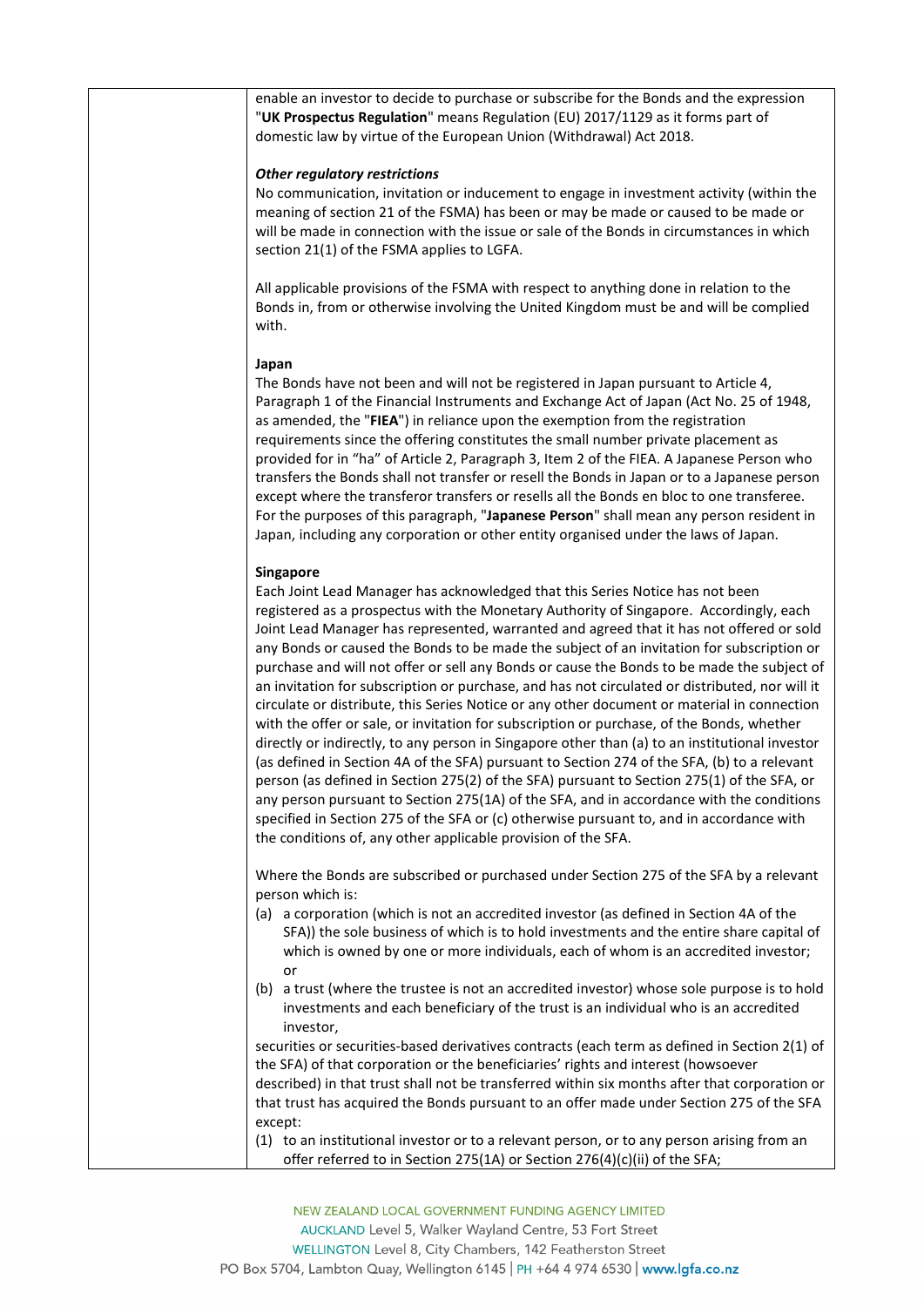| (2) where no consideration is or will be given for the transfer;                              |
|-----------------------------------------------------------------------------------------------|
| (3) where the transfer is by operation of law;                                                |
| (4) as specified in Section 276(7) of the SFA; or                                             |
| (5) as specified in Regulation 37A of the Securities and Futures (Offers of Investments)      |
| (Securities and Securities-based Derivatives Contracts) Regulations 2018.                     |
|                                                                                               |
| <b>Hong Kong</b>                                                                              |
| No Bonds have been offered or sold or will be or may be offered or sold in Hong Kong, by      |
| means of any document other than (a) to "professional investors" as defined in the            |
| Securities and Futures Ordinance (Cap. 571) of Hong Kong (the "SFO") and any rules made       |
| under the SFO; or (b) in other circumstances which do not result in the document being a      |
| "prospectus" as defined in the Companies (Winding Up and Miscellaneous Provisions)            |
| Ordinance (Cap. 32) of Hong Kong (the "C(WUMP)O") or which do not constitute an offer         |
| to the public within the meaning of the C(WUMP)O.                                             |
|                                                                                               |
| No advertisement, invitation or document relating to the Bonds may be issued or in the        |
| possession of any person or will be issued or be in the possession of any person in each      |
| case for the purpose of issue, whether in Hong Kong or elsewhere, which is directed at, or    |
| the contents of which are likely to be accessed or read by, the public of Hong Kong (except   |
|                                                                                               |
| if permitted to do so under the securities laws of Hong Kong) other than with respect to      |
| the Bonds which are or are intended to be disposed of only to persons outside Hong Kong       |
| or only to "professional investors" as defined in the SFO and any rules made under the        |
| SFO.                                                                                          |
|                                                                                               |
| <b>Australia</b>                                                                              |
| No prospectus or other disclosure document (as defined in the Corporations Act 2001 of        |
| Australia ("Corporations Act")) in relation to the Bonds has been, or will be, lodged with,   |
| or registered by, the Australian Securities and Investments Commission ("ASIC") or any        |
| other regulatory authority in Australia. No person may:                                       |
| (a) make or invite (directly or indirectly) an offer of the Bonds for issue, sale or purchase |
| in, to or from Australia (including an offer or invitation which is received by a person      |
| in Australia); and                                                                            |
| (b) distribute or publish, any Series Notice, information memorandum, prospectus or any       |
| other offering material or advertisement relating to the Bonds in Australia,                  |
| unless:                                                                                       |
| (i)<br>the aggregate consideration payable by each offeree or invitee is at least             |
| A\$500,000 (or its equivalent in an alternative currency and, in either case,                 |
| disregarding moneys lent by the offeror or its associates) or the offer or invitation         |
| otherwise does not require disclosure to investors in accordance with Part 6D.2               |
| or Part 7.9 of the Corporations Act;                                                          |
| the offer or invitation is not made to a person who is a "retail client" within the<br>(ii)   |
| meaning of section 761G of the Corporations Act;                                              |
| such action complies with all applicable laws, regulations and directives; and<br>(iii)       |
| such action does not require any document to be lodged with ASIC or any other<br>(iv)         |
| regulatory authority in Australia.                                                            |
|                                                                                               |
| By applying for the Bonds under this Series Notice, each person to whom the Bonds are         |
| issued (an "Investor"):                                                                       |
| (a) will be deemed by LGFA and any Joint Lead Manager to have acknowledged that if            |
| any Investor on-sells the Bonds within 12 months from their issue, the Investor will be       |
| required to lodge a prospectus or other disclosure document (as defined in the                |
| Corporations Act) with ASIC unless either:                                                    |
| that sale is to an investor within one of the categories set out in sections 708(8)<br>(i)    |
| or 708(11) of the Corporations Act to whom it is lawful to offer the Bonds in                 |
| Australia without a prospectus or other disclosure document lodged with ASIC;                 |
| or                                                                                            |
| the sale offer is received outside Australia; and<br>(ii)                                     |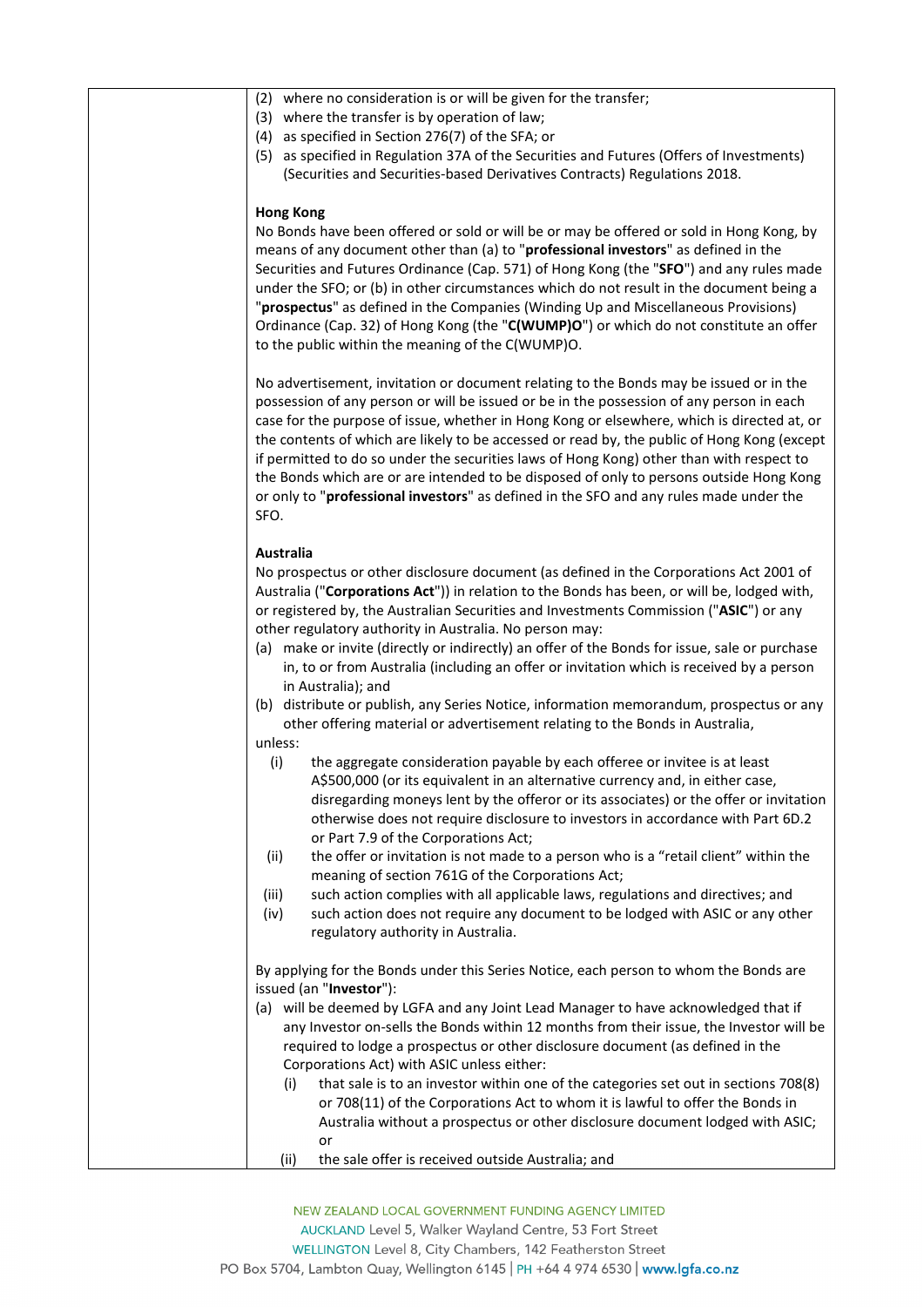| (b) will be deemed by LGFA and any Joint Lead Manager to have undertaken not to sell                                                                                                                                                                                                                                                                                                                                                                                                                                                                                                                                                                                                                                                                                                                                                                                                                                                                                                                                                                                                                                                                             |
|------------------------------------------------------------------------------------------------------------------------------------------------------------------------------------------------------------------------------------------------------------------------------------------------------------------------------------------------------------------------------------------------------------------------------------------------------------------------------------------------------------------------------------------------------------------------------------------------------------------------------------------------------------------------------------------------------------------------------------------------------------------------------------------------------------------------------------------------------------------------------------------------------------------------------------------------------------------------------------------------------------------------------------------------------------------------------------------------------------------------------------------------------------------|
| those Bonds in any circumstances other than those described in paragraphs (a)(i) and<br>(a)(ii) above for 12 months after the date of issue of such Bonds.                                                                                                                                                                                                                                                                                                                                                                                                                                                                                                                                                                                                                                                                                                                                                                                                                                                                                                                                                                                                       |
| This Series Notice is not, and under no circumstances is to be construed as, an<br>advertisement or public offering of any Bonds in Australia.                                                                                                                                                                                                                                                                                                                                                                                                                                                                                                                                                                                                                                                                                                                                                                                                                                                                                                                                                                                                                   |
| Switzerland<br>This Series Notice is not intended to constitute an offer or solicitation to purchase or<br>invest in the Bonds. The Bonds may not be publicly offered, directly or indirectly, in<br>Switzerland within the meaning of the Swiss Financial Services Act ("FinSA") and no<br>application has or will be made to admit the Bonds to trading on any trading venue<br>(exchange or multilateral trading facility) in Switzerland. Neither this Series Notice nor any<br>other offering or marketing material relating to the Bonds constitutes a prospectus<br>pursuant to the FinSA, and neither this Series Notice nor any other offering or marketing<br>material relating to the Bonds may be publicly distributed or otherwise made publicly<br>available in Switzerland. The Bonds do not constitute collective investments within the<br>meaning of the Swiss Federal Act on Collective Investment Schemes ("CISA"). Accordingly,<br>holders of the Bonds do not benefit from protection under the CISA or from the<br>supervision of the Swiss Financial Market Supervisory Authority. Investors are exposed to<br>the default risk of LGFA. |
| United Arab Emirates (excluding the Dubai International Financial Centre)<br>Each Joint Lead Manager has represented and agreed that the Bonds have not been and<br>will not be offered, sold or publicly promoted or advertised by it in the United Arab<br>Emirates ("UAE") other than in compliance with any laws applicable in the UAE governing<br>the issue, offering or sale of securities.                                                                                                                                                                                                                                                                                                                                                                                                                                                                                                                                                                                                                                                                                                                                                               |
| <b>Dubai International Financial Centre</b><br>Each Joint Lead Manager has represented and agreed that it has not offered and will not<br>offer the Bonds to any person in the Dubai International Financial Centre unless such offer<br>is:<br>an "Exempt Offer" in accordance with the Markets Rules (MKT) module of the Dubai<br>(a)<br>Financial Services Authority (the "DFSA") rulebook; and<br>made only to persons who meet the "Professional Client" criteria set out in Rule 2.3.3<br>(b)                                                                                                                                                                                                                                                                                                                                                                                                                                                                                                                                                                                                                                                              |
| of the DFSA Conduct of Business Module of the DFSA rulebook.<br>South Korea<br>A registration statement for the offering and sale of the Bonds has not been and will not<br>be filed with the Financial Services Commission of Korea under the Financial Investment<br>Services and Capital Markets Act of Korea. Accordingly, the Bonds may not be offered, sold<br>or delivered, directly or indirectly, in Korea or to, or for the account or benefit of, any<br>Korean resident (as such term is defined in the Foreign Exchange Transaction Law of Korea<br>and the decrees and regulations thereunder) except as otherwise permitted under<br>applicable Korean laws and regulations.                                                                                                                                                                                                                                                                                                                                                                                                                                                                      |
| <b>Part B - General Selling Restrictions</b><br>LGFA has not taken any action which would permit an offer of the Bonds, or possession or<br>distribution of any offering material, in any country or jurisdiction where action for that<br>purpose is required (other than New Zealand).                                                                                                                                                                                                                                                                                                                                                                                                                                                                                                                                                                                                                                                                                                                                                                                                                                                                         |
| You may only offer for sale or sell, directly or indirectly, or transfer any Bond in conformity<br>with all applicable laws and regulations in any jurisdiction in which it is offered, sold or<br>delivered.                                                                                                                                                                                                                                                                                                                                                                                                                                                                                                                                                                                                                                                                                                                                                                                                                                                                                                                                                    |
| No disclosure document, advertisement or any other offering material in respect of any<br>Bond may be published, delivered or distributed in or from any country or jurisdiction                                                                                                                                                                                                                                                                                                                                                                                                                                                                                                                                                                                                                                                                                                                                                                                                                                                                                                                                                                                 |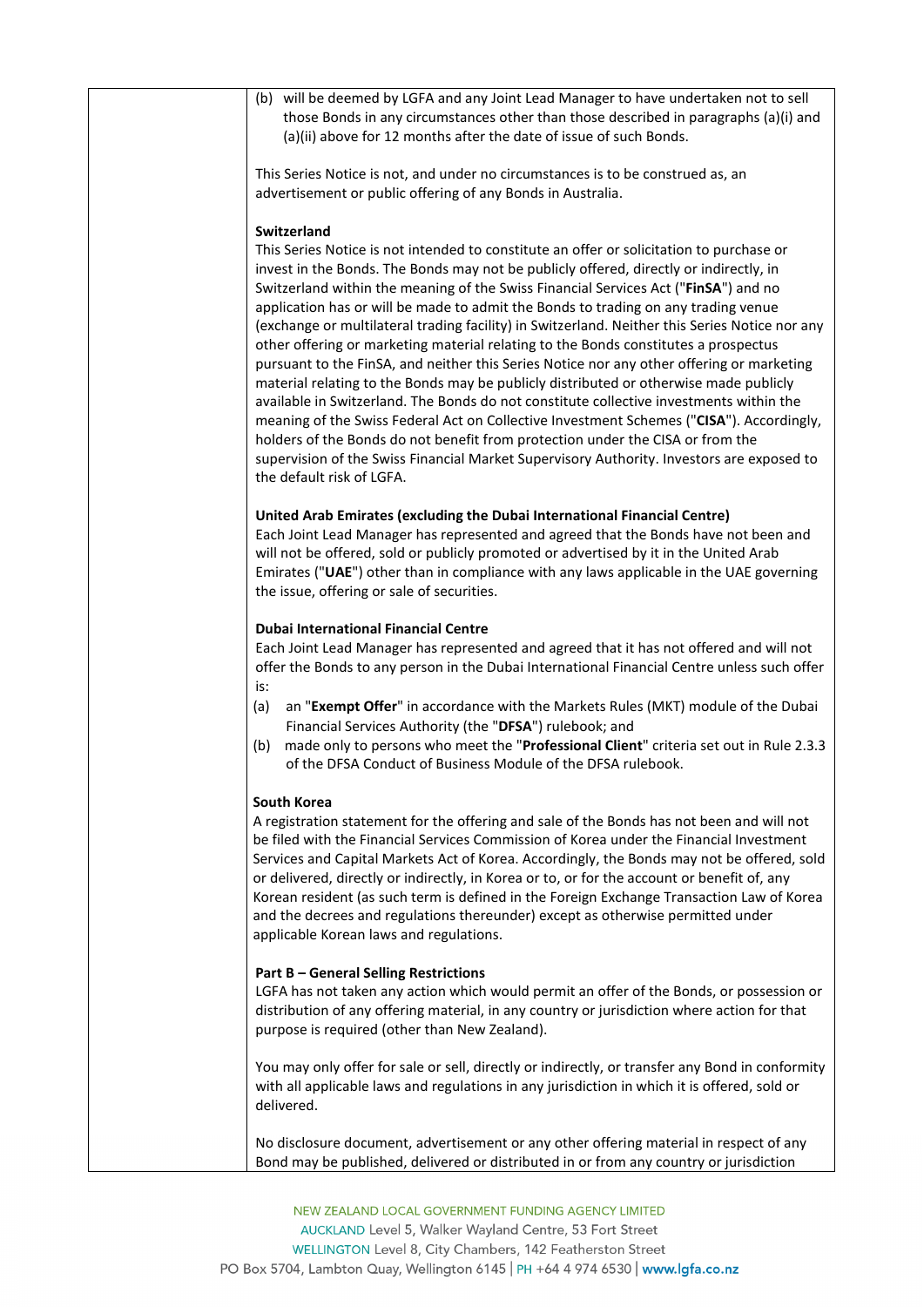| except under circumstances which will result in compliance with all applicable laws and<br>regulations.                                                                                                                                                           |
|-------------------------------------------------------------------------------------------------------------------------------------------------------------------------------------------------------------------------------------------------------------------|
| LGFA may from time to time issue additional bonds or incur other debt obligations which<br>rank equally with the Bonds without your consent. LGFA may incur such further debt<br>obligations on such terms as it thinks fit in NZD or in other currencies.        |
| Computershare Investor Services Limited                                                                                                                                                                                                                           |
| <b>Trustees Executors Limited</b>                                                                                                                                                                                                                                 |
| <b>Bank of New Zealand</b>                                                                                                                                                                                                                                        |
| <b>ANZ Bank New Zealand Limited</b><br>Level 10, ANZ Centre<br>171 Featherston Street<br>Wellington 6011<br>New Zealand<br>Phone: 0800 269 476<br><b>Bank of New Zealand</b><br>Level 4<br>80 Queen Street<br>Auckland 1010<br>New Zealand<br>Phone: 0800 284 017 |
|                                                                                                                                                                                                                                                                   |

# **Additional Information**

# *Guarantee and Security Arrangements*

LGFA's obligations in relation to (among other things) the Securities are guaranteed by the local authorities that are from time to time Guarantors under the Guarantee (as defined below). Other than the New Zealand Government, each holder of ordinary shares in LGFA must be (and, at the date of this Series Notice, is) a Guarantor. In addition, see "Guarantors" above in relation to LGFA's policy regarding other local authorities that must be Guarantors.

The Guarantors each jointly and severally guarantee to TEL Security Trustee (LGFA) Limited ("**Security Trustee**"), for the benefit of the Supervisor (in the case of each Series of Retail Securities), each holder of Wholesale Securities (in the case of each Series of Wholesale Securities) and other creditors of LGFA to whom LGFA extends the benefit of the Guarantee and the Security Trust Deed from time to time (each such creditor, including the Supervisor and the holders of Wholesale Securities, a "**Beneficiary**"), LGFA's due payment and delivery of all amounts LGFA is or may at any time become liable to pay to the Beneficiaries ("**Guarantee**").

In the case of each Series of Retail Securities, the Security Trustee must make a demand under the Guarantee on behalf of the Supervisor when the Supervisor requests the Security Trustee to do so and confirms to the Security Trustee that an Event of Default has occurred. However, the Supervisor may refrain from exercising its powers to make such a request until it has been instructed to do so by an Extraordinary Resolution of the holders of the affected Retail Securities.

In the case of each Series of Wholesale Securities, the Security Trustee must make a demand under the Guarantee on behalf of each holder of Wholesale Securities when such holder requests the Security Trustee to do so and confirms to the Security Trustee that an Event of Default has occurred.

Each demand the Security Trustee makes under the Guarantee must be made on a pro-rata basis according to each Guarantor's prior year's annual rates revenues. If a Guarantor fails to pay its pro-rata share of a demand under the Guarantee, the Security Trustee will make further demands on the other Guarantors for payment of the unpaid amount on a pro-rata basis until the outstanding amounts are paid in full.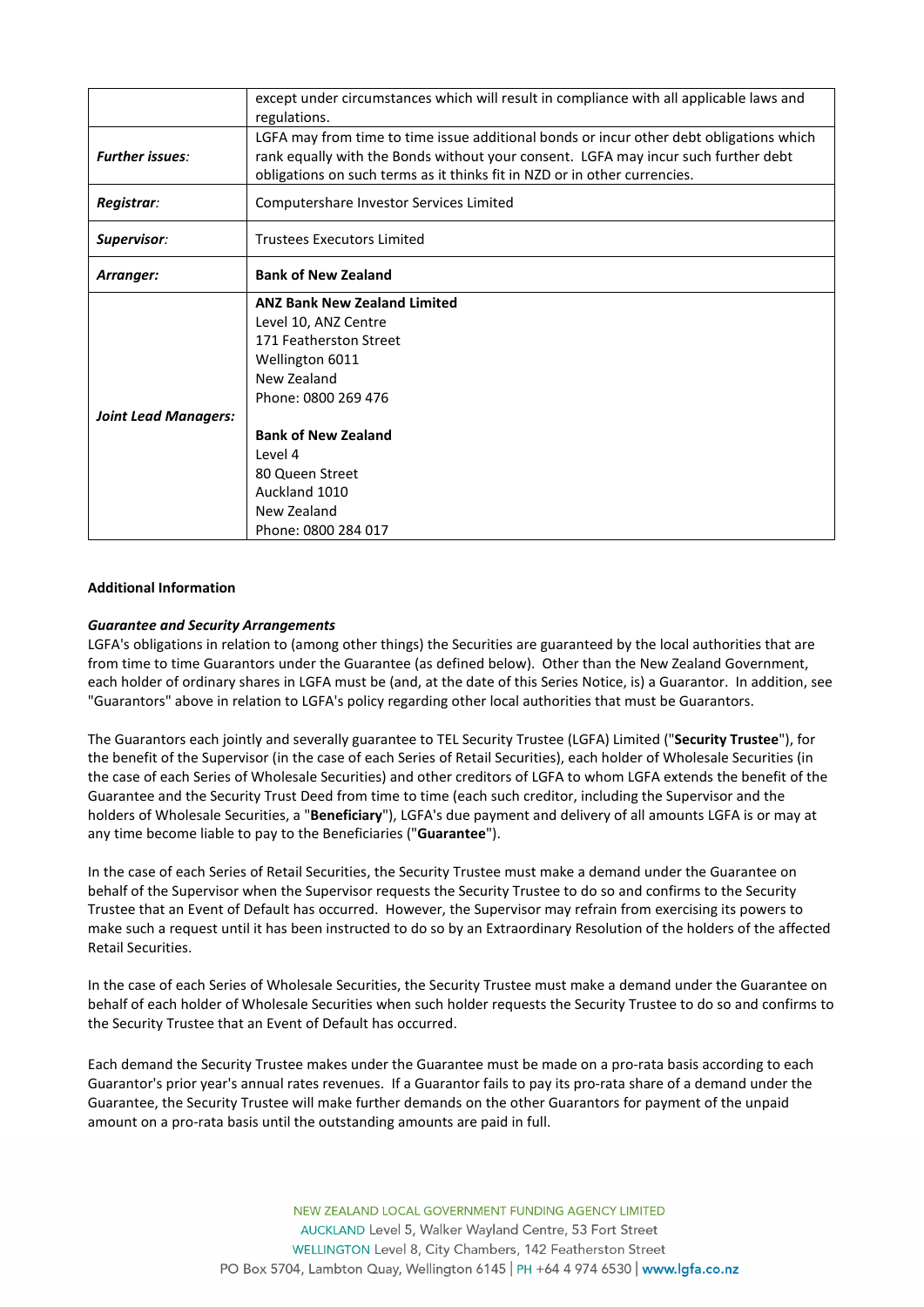Each Guarantor must have entered into a Debenture Trust Deed with a Debenture Trustee. In summary, each Debenture Trust Deed creates a security interest in favour of the Debenture Trustee over all rates the local authority sets or assesses from time to time under certain legislation or arising under section 115 of the Local Government Act 2002 and all rates revenue in respect thereof. The security is limited to rates and rates revenues, and does not extend to any other assets of the local authorities. The security interest is held by the Debenture Trustee for the benefit of all creditors of the Guarantor to whom the Guarantor has issued Stock (including Security Stock). Each Guarantor must have issued Security Stock to the Security Trustee to secure its liabilities under the Guarantee. The Security Trustee holds the benefit of the Security Stock on behalf of the Supervisor (in the case of each Series of Retail Securities), each holder of Wholesale Securities (in the case of each Series of Wholesale Securities) and the other Beneficiaries from time to time.

Each Guarantor must have issued a Security Stock Certificate to the Security Trustee in relation to the Guarantee.

- In the case of certain Guarantors, the relevant Security Stock Certificate provides that the Priority Amount of the Security Stock is (subject to certain exclusions specified in the relevant Debenture Trust Deed and/or Security Stock Certificate) the aggregate amount of the obligations the relevant Guarantor owes the Security Trustee under the Guarantee from time to time. That Guarantor's obligations to the Security Trustee rank equally with all other obligations of the Guarantor in respect of which "first ranking" Stock (including Security Stock) has been issued from time to time, up to the Security Trustee's Priority Amount. Amounts above the Security Trustee's Priority Amount rank behind the claims of other "first ranking" holders of Stock ("**Stockholders**") but before claims of any subsequent security holders of the relevant Guarantor.
- In the case of all other Guarantors, the relevant Guarantor's obligations to the Security Trustee rank equally with all other obligations of the Guarantor in respect of which Stock (including Security Stock) has been issued from time to time, without any Stock having preference or priority over any other Stock, unless the terms of the relevant Stock expressly subordinate it to other Stock.

If a Guarantor does not satisfy its obligations under the Guarantee, the Security Trustee may request the relevant Debenture Trustee to enforce the security interest created by the Debenture Trust Deed. The Security Trustee is not required to exercise its rights as holder of Security Stock unless it is requested to do so by Beneficiaries whose aggregate Exposures amount to not less than 25% of the aggregate Exposures of all Beneficiaries at the relevant time and those Beneficiaries have confirmed to the Security Trustee that an event of default has occurred.

The Supervisor and each holder of Wholesale Securities are Beneficiaries under the Security Trust Deed and so may request the Security Trustee to exercise its rights under a Debenture Trust Deed as a holder of Security Stock. However, in the case of Retail Securities, the Supervisor may refrain from making such a request until it has been instructed to do so by an Extraordinary Resolution of the holders of the affected Retail Securities.

The Debenture Trustee is not required to enforce the security interest created by the Debenture Trust Deed unless directed to do so by an extraordinary resolution of Stockholders and/or in certain cases a specified percentage of "majority stockholders". The Debenture Trustee is not bound to comply with such a direction if it is not first indemnified to its satisfaction against any actions, proceedings, claims, demands, costs and expenses that it may face as a result of complying with the direction. The Debenture Trustee has the power under each Debenture Trust Deed to appoint a receiver to levy a special rate on the relevant local authority's ratepayers.

When used in this section, these capitalised words have the following meanings:

**Exposures** means, in relation to a Beneficiary at any time, the amount in New Zealand dollars owing at that time by LGFA to that Beneficiary.

**Priority Amount** means, if applicable to a local authority, the aggregate amount up to which a Stockholder of that local authority is deemed to have a first ranking pari passu payment right pursuant to the terms of that local authority's Debenture Trust Deed.

**Retail Securities** means Securities which are part of a Series which may be offered or sold to members of the public, under a regulated offer or in accordance with clause 19 of schedule 1 of the FMCA.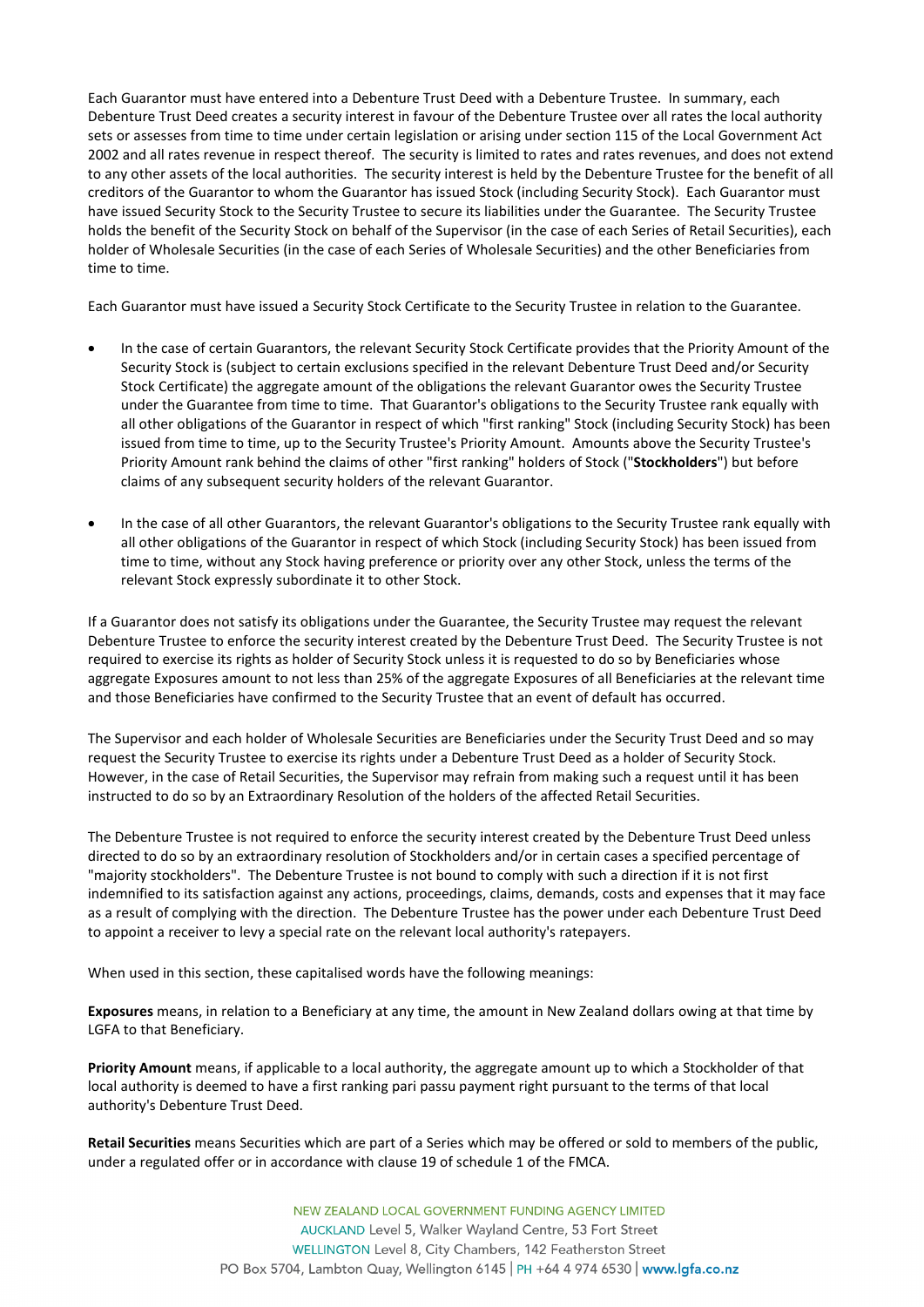**Securities** means debt securities denominated in NZD issued by LGFA under the Master Trust Deed.

**Security Stock** means security stock issued under a Debenture Trust Deed in respect of obligations owed by a local authority.

**Security Stock Certificate** means a certificate issued by a local authority pursuant to a Debenture Trust Deed in respect of Security Stock.

**Security Trust Deed** means the security trust deed entered into between LGFA and the Security Trustee dated 7 December 2011 (as amended, supplemented or replaced from time to time).

**Stock** means stock issued in accordance with a Debenture Trust Deed and includes Security Stock.

**Wholesale Securities** means Securities which are part of a Series which are not permitted to be offered or sold under a regulated offer or in accordance with clause 19 of schedule 1 of the FMCA.

### *Dates may change*

The dates and times set out in this Series Notice are indicative only and are subject to change. LGFA has the right in its absolute discretion and without notice to change the Opening Date, the Closing Date, the Rate Set Date or the Issue Date, to accept late applications, or to choose not to proceed with the offer. If the Closing Date is extended, subsequent dates may be extended accordingly.

# *Trading on the NZX*

Each investor's financial adviser will be able to advise them as to what arrangements will need to be put in place for the investors to trade the Bonds including obtaining a common shareholder number ("**CSN**"), an authorisation code ("**FIN**") and opening an account with a primary market participant as well as the costs and timeframes for putting such arrangements in place.

### *Documentation*

Copies of the Trust Documents are available at LGFA's website at **[https://www.lgfa.co.nz/investors/investor](https://www.lgfa.co.nz/investors/investor-information)[information](https://www.lgfa.co.nz/investors/investor-information)**

Any internet site addresses provided in this Series Notice are for reference only and, except as expressly stated otherwise, the content of any such internet site is not incorporated by reference into, and does not form part of, this Series Notice.

### *Investors should obtain advice*

Investors should seek qualified independent financial and taxation advice before deciding to invest. In particular, you should consult your tax adviser in relation to your specific circumstances. Investors will also be personally responsible for ensuring compliance with relevant laws and regulations applicable to them (including any required registrations).